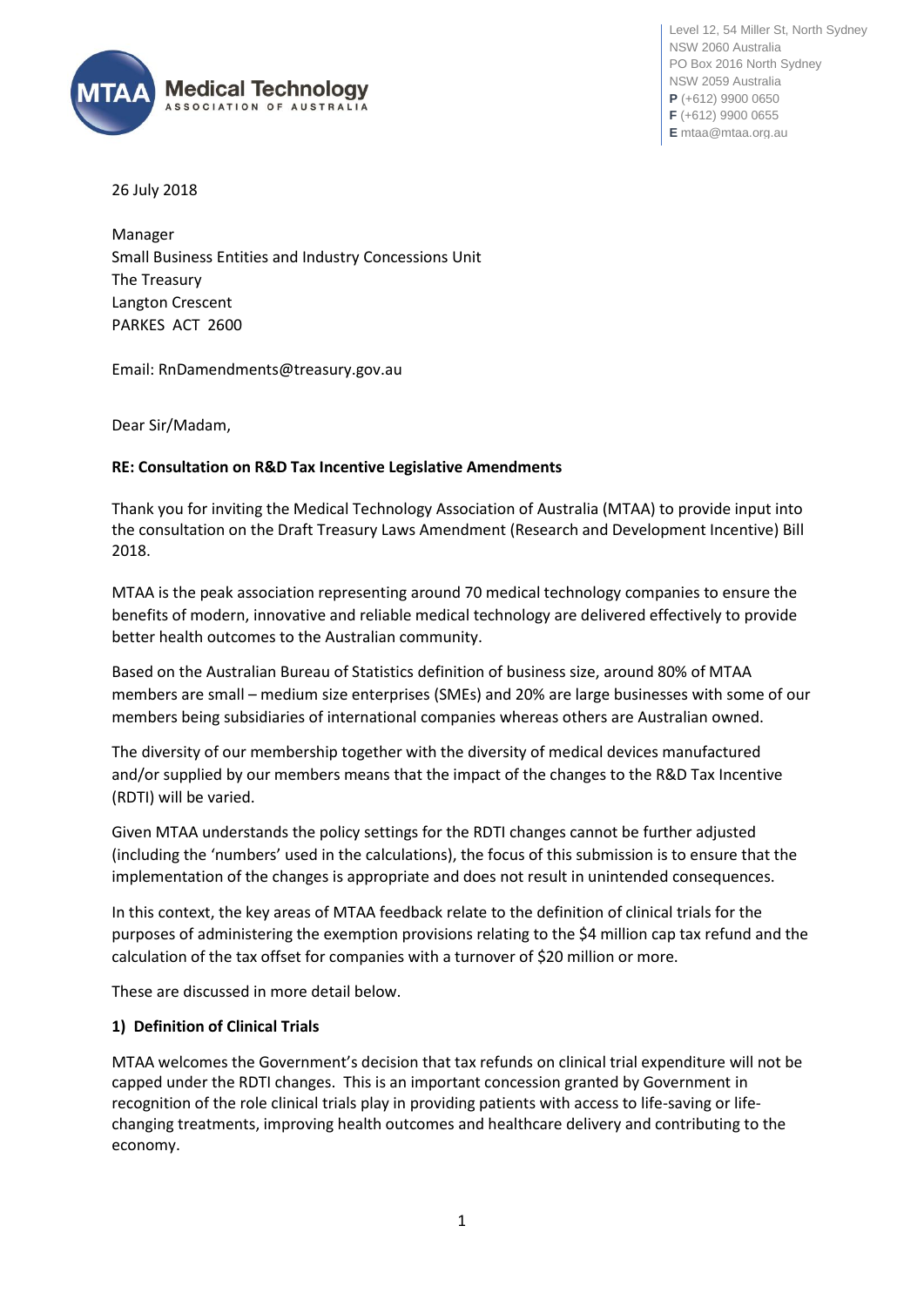It is therefore important that the clinical trial definition supports the intent behind the \$4 million cap exemption for clinical trials.

There are two key issues MTAA would like to raise in this regard.

*a) The clinical trial definition excludes biologicals, medical devices and in-vitro diagnostics* 

The proposed definition of clinical trials only covers medicines.

At a very minimum, the clinical trial definition needs to cover the range of therapeutic goods that are regulated by the Therapeutic Goods Administration (TGA). Therapeutic goods cannot be supplied on the Australian market unless the TGA has granted marketing approval following a technical / clinical assessment.

The therapeutic goods regulated by the TGA are:

- medicines (including prescription medicines, over-the-counter medicines and complementary medicines)
- medical devices (including in vitro diagnostic medical devices (IVDs))
- biologicals (including human cell and tissue-based therapeutic goods, or live animal cells, tissues and organs)

In terms of medical devices, Section 41BD of the *Therapeutic Goods Act 1989* defines a medical device as follows:

*A medical device is:* 

- *b) any instrument, apparatus, appliance, material or other article (whether used alone or in combination, and including the software necessary for its proper application) intended, by the person under whose name it is or is to be supplied, to be used for human beings for the purpose of one or more of the following:*
- *i. diagnosis, prevention, monitoring, treatment or alleviation of disease;*
- *ii. diagnosis, monitoring, treatment, alleviation of or compensation for an injury or handicap;*
- *iii. investigation, replacement or modification of the anatomy or of a physiological process;*

*iv. control of conception;*

*and that does not achieve its principal intended action in or on the human body by pharmacological, immunological or metabolic means, but that may be assisted in its function by such means; or*

*c) an accessory to such an instrument, apparatus, appliance, material or other article.*

Reference to the TGA definition of medical device could be helpful to ensure medical devices are covered by the \$4 million cap exemption.

Additionally, if the terms 'safety and efficacy' are used in the definition of clinical trial, it would it useful to add 'performance' as well to ensure medical devices are covered. This is because, for medical devices, the TGA conducts assessments to determine that the safety of a medical device is acceptable and the device performs as intended. This is also consistent with the definition used in ISO 14155:2011 which addresses good clinical practice for the design, conduct, recording and reporting of clinical trials carried out in human subjects to assess the safety or performance of medical devices for regulatory purposes.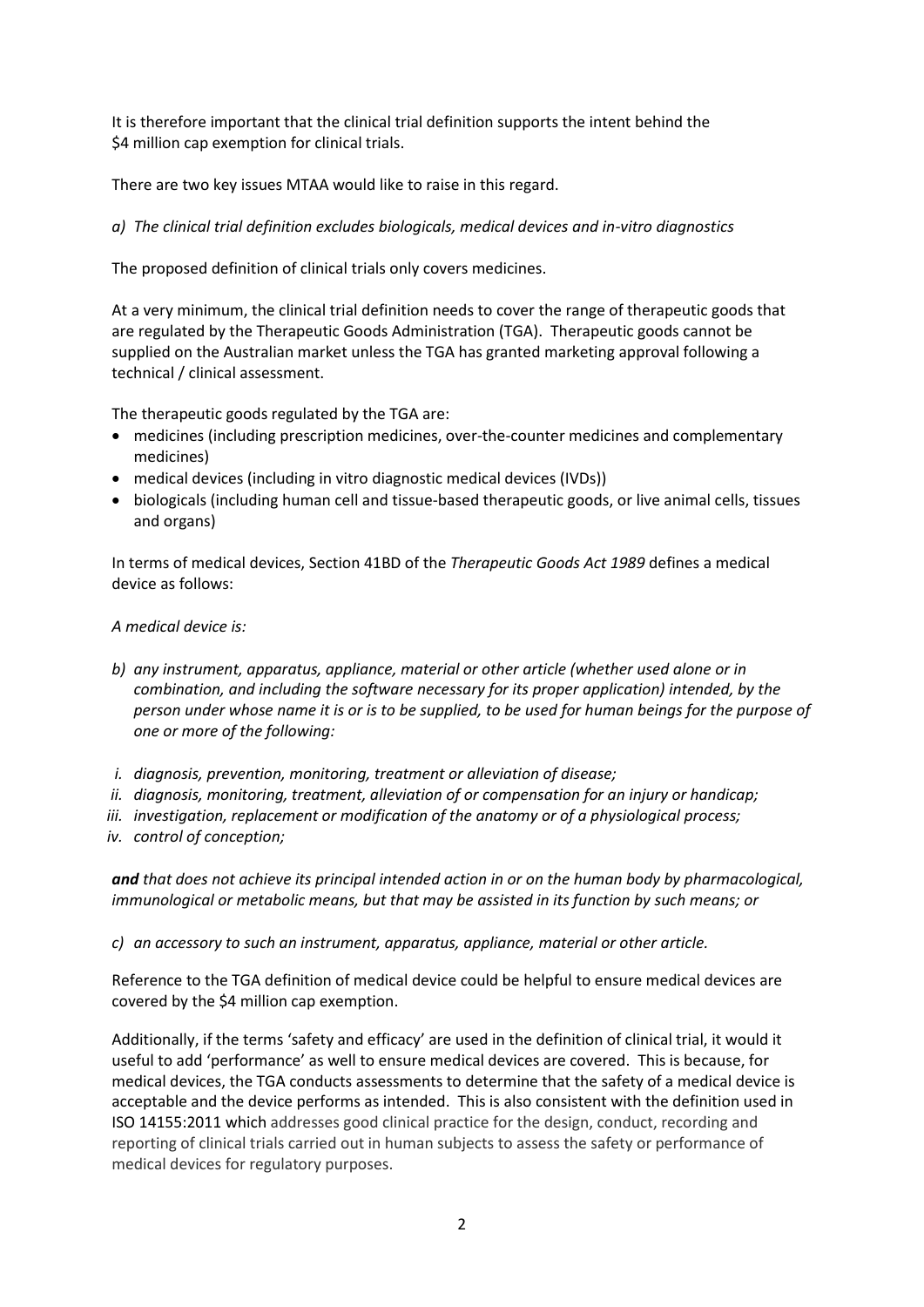## *d) Limitations of requiring trials to be in humans*

Limiting the current definition to the trials being conducted in humans may inappropriately limit the scope of the exemption provisions. Firstly, for many medical devices, expenditure on human clinical trials is not as significant as in the preclinical studies and therefore the value of applying the cap exemption provisions for medical devices is limited. Medical device companies invest significantly in conducting the preclinical stage of device development. This is the stage in which the design of the product is set, including functionality and safety aspects and validation of the selected materials and processes. Preclinical testing can also include final testing of the device design prior to regulatory submissions. As these studies are associated with the near-final or final device design, regulators expect to see more preclinical data.

The significant cost of preclinical studies is a unique consideration for medical devices and it may be possible that in some instances, these costs exceed those of conducting the clinical trials in humans. As such, MTAA considers that the exemption provisions should be implemented in a way that would allow medical device companies to receive an uncapped tax refund for conducting preclinical studies.

IVDs are not generally tested in humans – rather, they are tested on human samples. Consequently, restricting the definition of clinical trials to those conducted in humans may inappropriately exclude these products from the exemption provisions.

MTAA would request that IVD Australia be included in the consultation if this has not occurred given the impact on that sector.

## **2) Calculation of the tax offset for companies with a turnover of \$20 million or more**

The key concerns in this regard relate to the uncertainty and complexity of the new arrangements.

Our members are concerned about the increased financial uncertainty (and therefore risk) incurred in making R&D investment decisions under the changes to the calculation of the tax offset for companies with a turnover of \$20 million or over.

This is because R&D investment decisions are made prospectively based on predicted cash inflow and outlfow (which includes the predicted value of the RDTI tax offset) and the greater the number of variables introduced in predicting a company's financial position, the greater the level of financial uncertainty and risk.

The way the tax offset will now be calculated will be based solely on variables as the only nonvariable in the calculation under the previous arrangements (the 43% tax offset rate) has been removed. This will significantly increase the uncertainty and risk of companies in making decisions to invest in R&D.

A related concern is that under the changes, companies will have to estimate predicted total expenditure as part of their calculation of R&D intensity rather than turnover and predicting expenditure is much more difficult than predicting turnover.

Finally, the tiered approach to calculating the offset based on incremental R&D intensity is complicated and compounds the added uncertainty in calculating the tax offset.

As a consequence of the changes the following may occur: